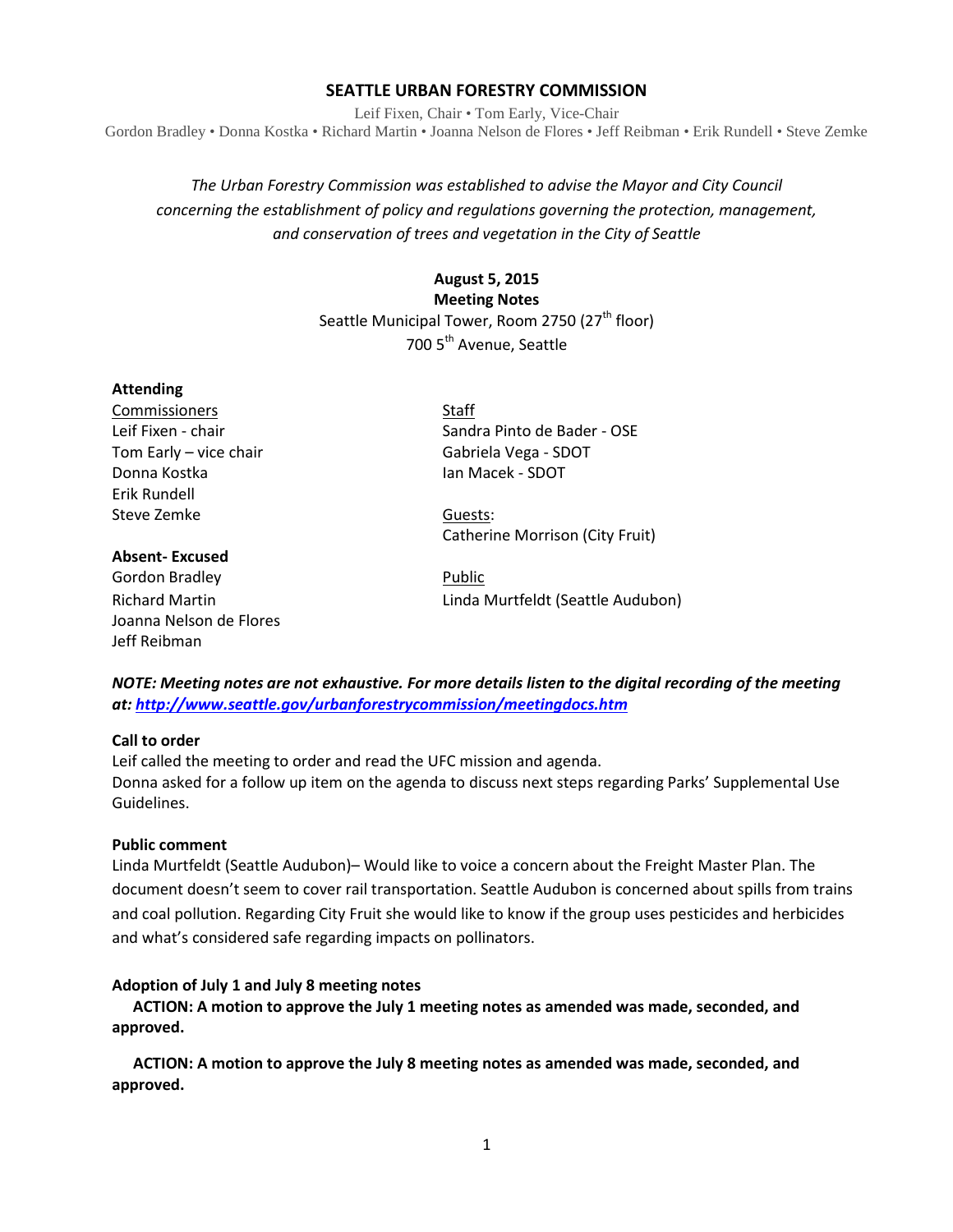# **Freight Master Plan – Gabriela Vega and Ian Macek (SDOT)**

The Freight Master Plan (FMP) is geared towards SDOT's freight improvements in the city's roads (because that's where the city has jurisdiction). They will be looking at how rail impacts transportation.

UFC Comment – might be a good idea to change the name to Roads Freight Master Plan. There is also rail freight so changing the name of the plan will avoid confusion.

Answer: This will be an educational piece with the goal to clarify that there is a larger context around freight which includes more than large semi-trucks.

The FMP's purpose is to improve goods movement while sustaining Seattle's quality of life and maintaining economic competitiveness.

Project Structure: SDOT is working with an advisory committee. The committee will advise the SDOT project team during the development of the FMP. It's comprised of freight industry, City Boards and Commissions, and community representatives.

Project scope:

- Public outreach and stakeholder engagement
- Existing conditions
- Policy framework
- Evaluation of future conditions
- Updated freight network (map)
- Freight improvements and design guidelines
- Implementation strategy
- Final plan

Existing conditions:

- 142 miles of major truck streets
- Oversize load routes
- Port of Seattle facilities
- Intermodal rail facilities
- King County international Airport

# Policy framework:

- Vision themes:
	- o Vibrant City of Seattle
	- o Thriving economy
	- o Connecting people and products
- Goal themes:
	- o Economy
	- o Safety
	- o Mobility
	- o State of good repair
	- o Equity
	- o Environment

UFC question: how do you define 'truck?"

Answer: there are 14 classifications of trucks. SDOT is considering larger than regular trucks to semis. The plan includes school buses and 40 ft trucks. They are counting from category 4 and up. From u-haul to semi.

UFC comment: part of the goals should be emergency response.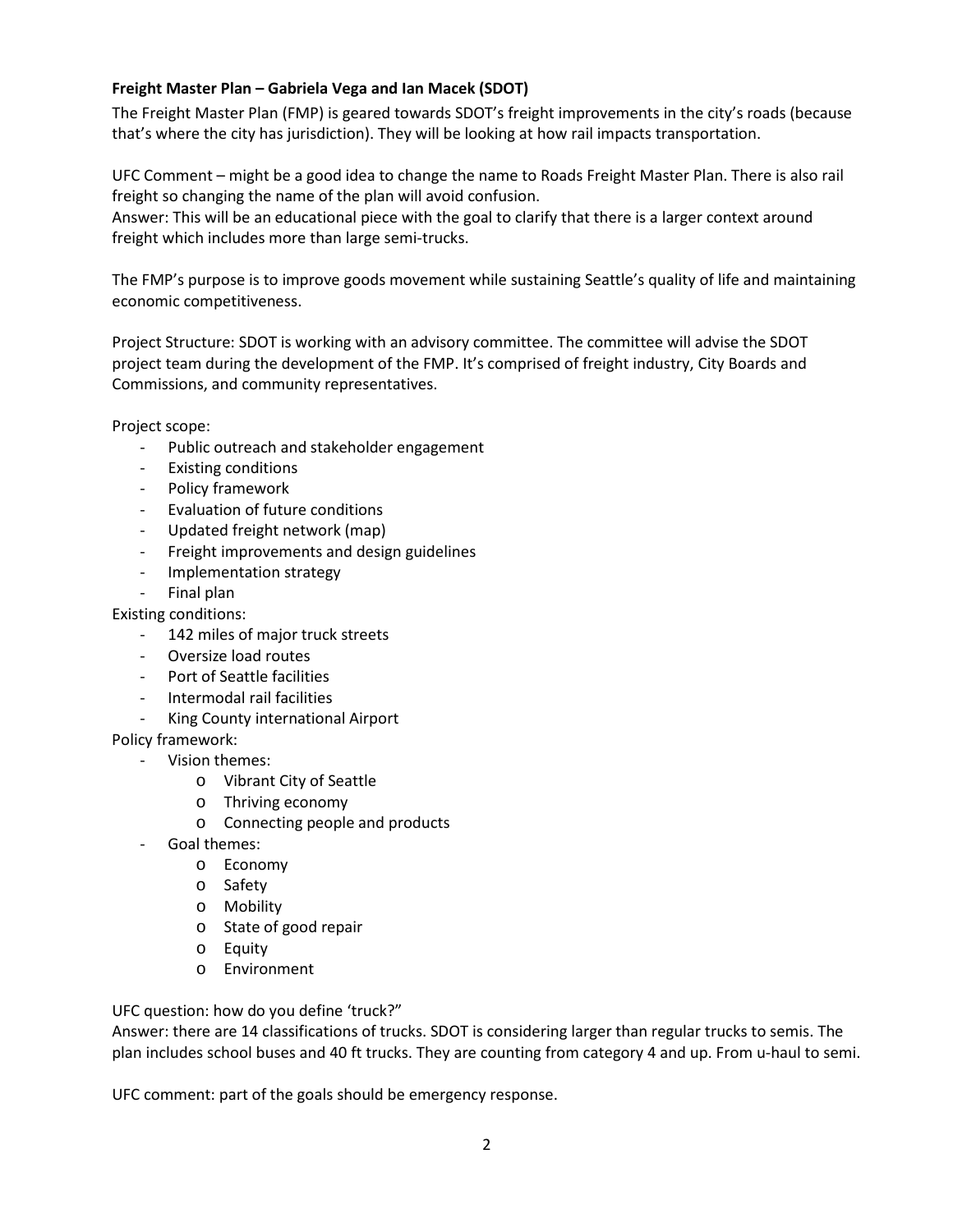Answer: there will be a separate document and protocol for emergency situations. They are also working with WSDOT.

# Draft FMP Vision Statement

A high-quality and aspiring statement that will help articulate the desired end state of the FMP.

Proposed vision: a vibrant city and thriving economy connecting people and products within Seattle and to regional and international markets.

UFC comment: perhaps include something about protecting the environment and overall quality of life to reach balance.

Answer: The vision statement could include that. This proposed vision right now was presented to stakeholders. One thing that was important to them was the environmental component as being part of the goal.

Draft FMP goals:

- Economy provide a freight network that supports a growing economy for Seattle and the region.
- Safety improve safety and the predictable movement of goods and people.
- Mobility reliably connect manufacturing/industrial center and business districts with the local, state and international freight networks.
- State of good repair maintain and improve the freight transportation network to ensure safe and efficient operations.
- Equity benefit residents and businesses of Seattle through equity in freight investments and improve the health of communities impacted by freight movement.
- Environment improve freight operations in Seattle and the region by making goods movement more efficient and reducing its environmental footprint.

One of the deliverables was to produce a supply chain infographic.

# Future conditions:

- 2035 truck flow map
- Create districts for analysis
- Employment industries: retail, wholesale, and manufacturing
- Develop growth factors and apply to districts
- Calibrate future volumes against other projects

Seattle's draft truck street designation:

- Freight goes everywhere
- Need to recognize different levels of freight movement and needs
- Need for context sensitivity

They are proposing a tiered system considering:

- Land use
- Functional classification
- Truck volume
- Physical roadway characteristics
- Connectivity

The proposed designations are:

- Limited access facility: provides main connections between the city, industrial centers and the rest of the region.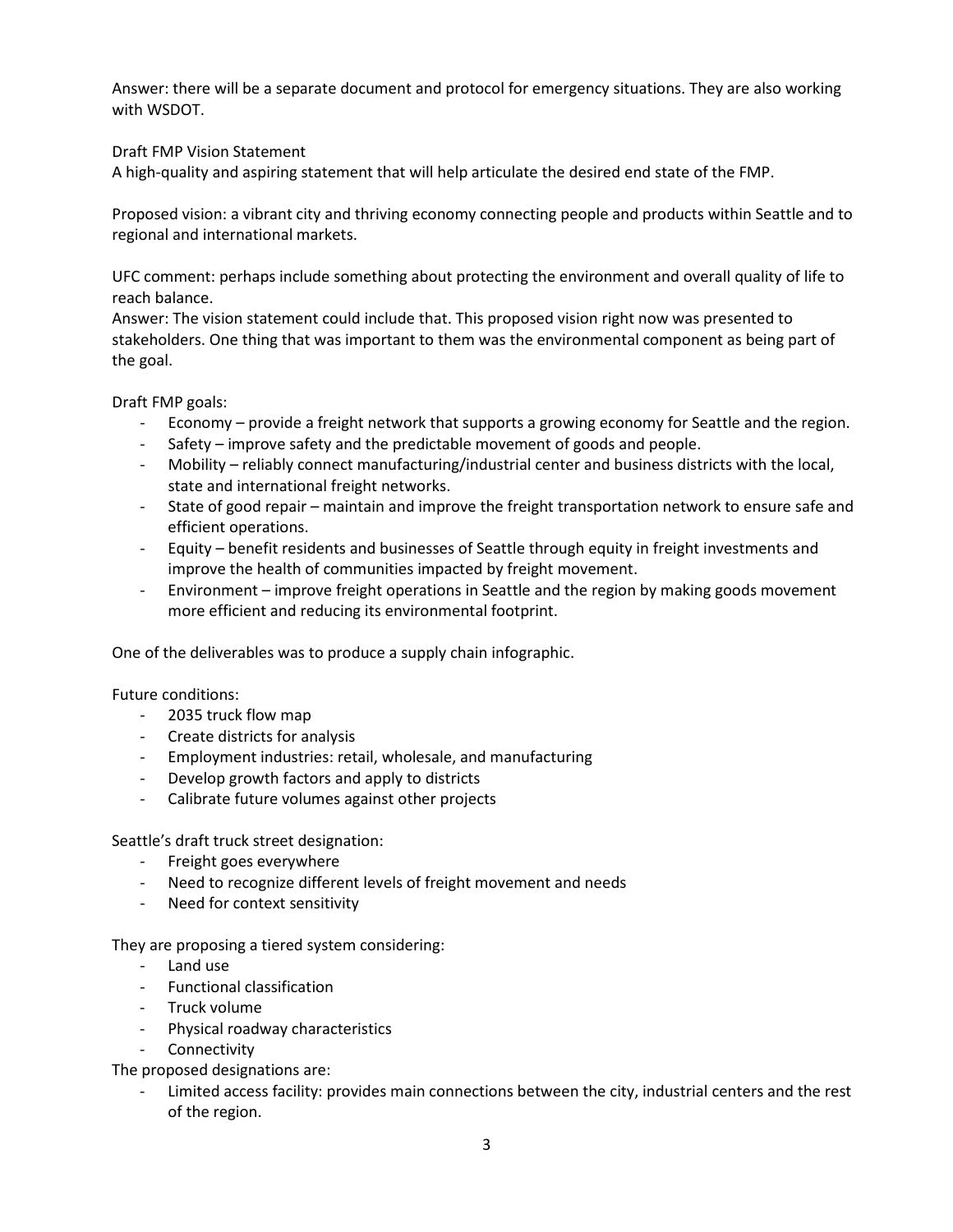- Major truck street: provides main connections between highest freight generating land uses, including MIC, Urban Centers, and intermodal terminals.
- Minor truck street: provides secondary connections between highest freight generating land uses. Provides access to destinations along corridors.
- First and last mile connectors: corridors focus on access to industrial uses.

# Next steps:

Summer – prepare and refine draft freight network map; identify improvements and design guidelines. Fall – public review of freight network map; develop implementation strategy.

December: release public review of draft plan.

Winter: recommended Freight Master Plan

UFC comment: important to understand the difference in impacts of through traffic vs. local traffic such as garbage trucks.

Answer: The two categories we can count are single units and double units. We are working on design guidelines to address issues with trees in major truck streets. The guidelines would recommend what size trees are recommended for those streets (similar to transit).

UFC comment – there are opportunities to plant trees in SODO. Would like to see the FMP inform the guidelines and standard specs for SODOT to be able to articulate which sites are available for tree planting… would like the team to be working with Shane DeWald, SDOT landscape architect.

# **City Fruit update – Catherine Morrison (City Fruit)**

With UFC support City Fruit has grown substantially. City Fruit promotes the cultivation of urban fruit in order to nourish people, build community, and protect the climate. They help tree owners grow healthy fruit, provide assistance in harvesting and preserving fruit, promote the sharing of extra fruit, and work to protect urban fruit trees.

To date they have harvested 80,000 pounds of fruit. Work with 50 partner programs and brought 6 orchards back to productivity.

As of July 28, City Fruit has harvested over 9,000 pounds of fruit and donated to ten programs around the city. Use paid harvesters to collect the food so delivery can be done just-in-time to accommodate the needs of food banks.

Orchard stewards support the care and maintenance of fruit trees in parks throughout Seattle, including:

- Amy Yee Tennis Center
- Bradner Gardens
- Burke-Gilman Trail
- Jose Rizal
- Martha Washington
- Meadowbrook, and
- Meridian Playground.

In 2015, City Fruit has hosted 34 work parties, gathered nearly 500 volunteers, contributing 1,760 hours valued at nearly \$35,000, to the Orchard Stewards Program.

Pruning Program:

Pruning is essential for fruit trees. In 2015, City Fruit launched a new series of pruning classes and work parties to improve the health and productivity of fruit trees. They use a skilled set of instructions and Master Fruit Tree Stewards to prune fruit trees on both public and private property.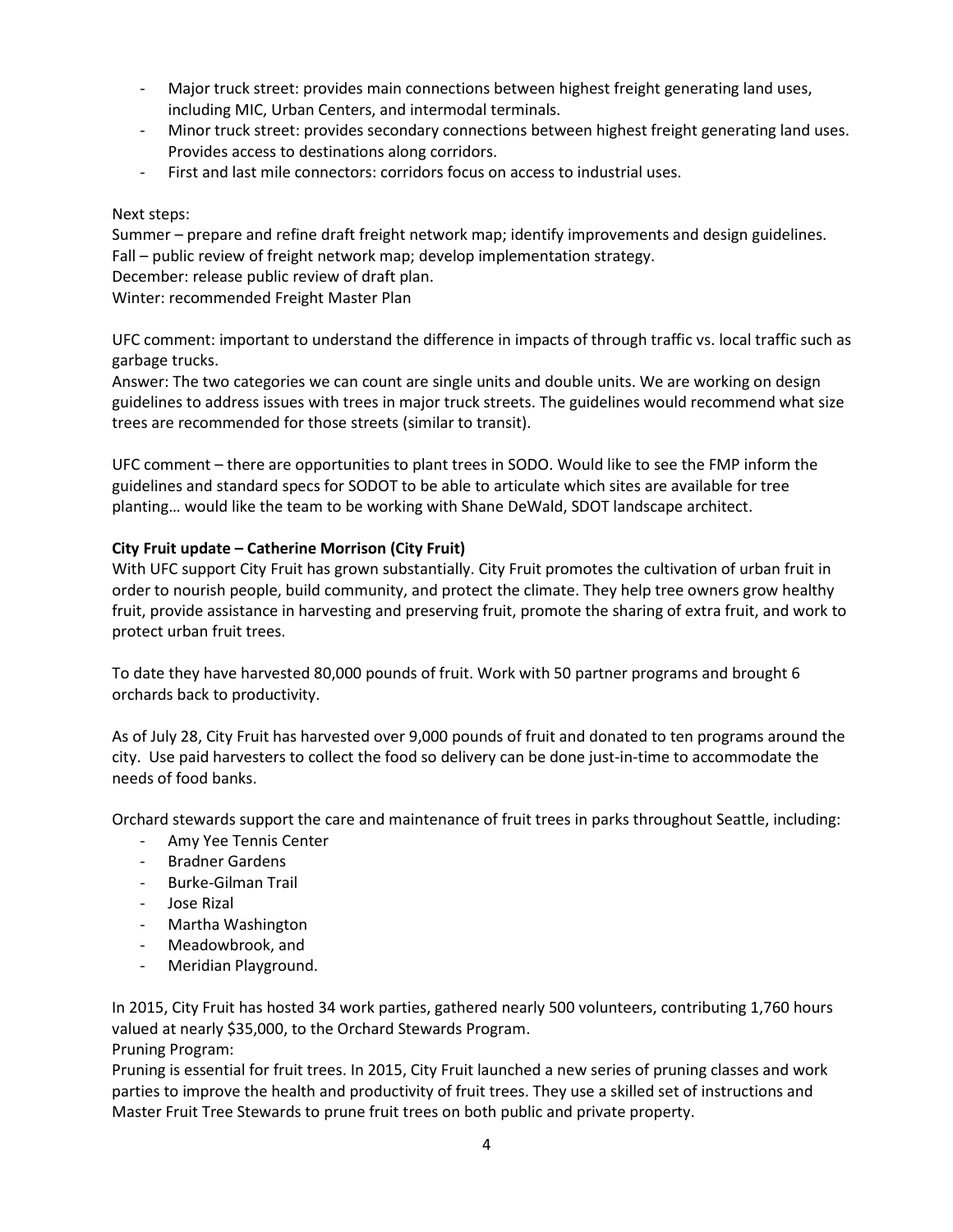The value to the City is significant: if Seattle hired a professional contractor to prune fruit trees, it would cost in excess of \$23,000.

Their goal is to use as much of the trees as possible. Their pruning program diverted over 300 pounds of apple and pear branches to local animal owners, including a rabbit rescue center!

Apple trees in Seattle tend to be vulnerable to pests. City Fruit encourages people to use organic pest prevention (can be very time consuming). Placed 30,000 pest barriers this year (provided them for free – they are compostable).

City Fruit offers a variety of educational opportunities.

- Resources and factsheets [\(www.cityfruit.com/grow-fruit\)](http://www.cityfruit.com/grow-fruit)
- Master Fruit Tree Steward Program
	- o 18 individuals trained in fruit tree care and maintenance over seven month program
	- o Participants will partner with tree owners to share new knowledge
- Classes, Workshops, and lectures
	- o Second Sunday class series at City People's Garden Store
	- o Winter and summer pruning series

With increased funding, City Fruit has grown more professional and efficient:

- Increased capacity through new education programs, they are developing trained experts who can help with sophisticated tasks such as pruning.
- Increase programming in 2015, they offered their first winter pruning series and launched the Save Seattle's Apples campaign.
- Putting the entire fruit tree to work They are increasing their diversion efforts, so that more of the tree is used – either for donation, value-add products, or animals.

Would like the UFC's assistance to increase 2016 funding from \$28K to \$81K. With currently planned 2016 funding (\$28K – from Parks) they would have to cut Orchard Stewardship Program.

They work at the intersection of food insecurity, food access, and obesity issues.

UFC question: what are the funding sources?

Answer: City funding, grants, donations, and events. There is always a need for fresh produce at food banks. This year there will be a City Fruit cider and are looking at creating value-add products such as apple sauce. They are also working with fare start.

Kate is requesting a letter of support for full funding at \$81K level for 2016.

They have a move-a-tree, plant-a-tree campaign. They work on rescuing trees planted in the wrong place.

Maintained 375 trees in public property

Rescued 58 in 2015

Facilitated planting of 620 trees – bare root trees worked with City People's and Swanson's this year (new private).

# **Follow up items:**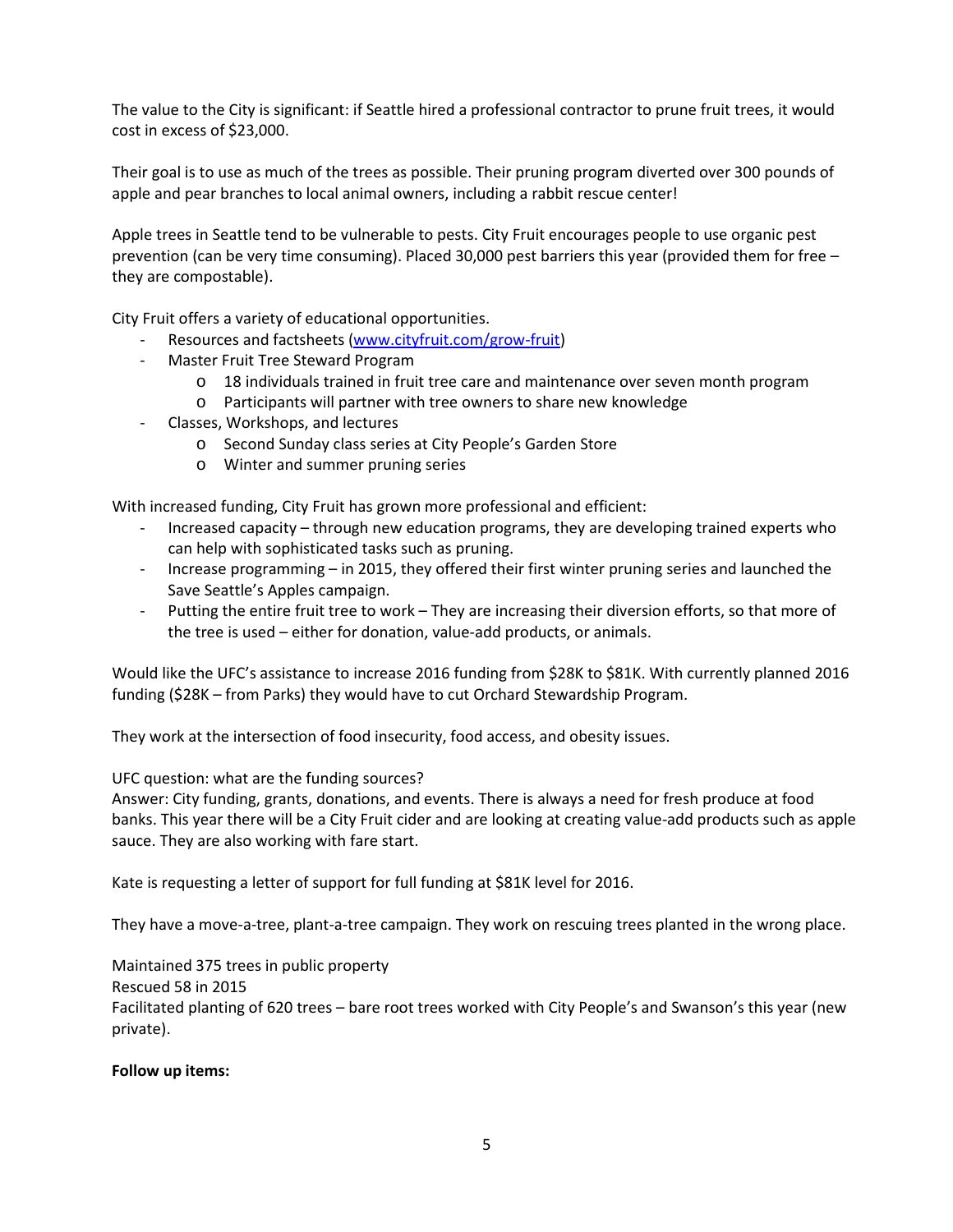- **Arboretum Botanic Garden Commission letter of response RE: Arboretum Multi-use Trail – response to invitation for a working meeting and tour. – LEIF AND TOM TO ATTEND. SANDRA WILL ORGANIZE JOINT MEETING IF THERE IS INTEREST.**
- **Right-of-way Improvement Manual – UFC participation update - Jeff - ON HOLD**
- **UFC comments to ECA and LID updates – UFC WILL WAIT UNTIL REGS COME OUT.**
- **Parks Supplemental Use Guidelines for Natural Areas/Greenbelts. – Donna recommends following up with a second letter to the Mayor. CHECK REVISED POLICY SENT TO ME BY DONNA. The Commission will discuss at next week's meeting.**

## **Initial draft of updated Comprehensive Plan – discussion**

Move to next week

## **New business and announcements**

Steve – TreePAC and other groups are working on September 16 a forum with Council candidates. Center for Urban Horticulture 7-9 p.m. Wednesday September 16. Tree forum for Council candidates.

## **Adjourn**

## **Public Input**

# **From:** Cass Turnbull [\[mailto:cassturnbull@comcast.net\]](mailto:cassturnbull@comcast.net)

**Sent:** Friday, August 07, 2015 10:20 AM

**To:** Pinto de Bader, Sandra[; o.rhyan@gmail.com;](mailto:o.rhyan@gmail.com) 'Amber Vora'; 'Andrea Okomski'; 'Andrew Kirsh'; 'Armando Paz'; 'Barbara O'Halloran'; 'Becky Chaney'; Bradburd, Bill; 'Bonnie Miller'; 'Brian Ramey'; Bultmann, Jan; 'Cheryl Trivison'; Clifthorne, Evan; 'Crescent Calimpong'; 'David Miller'; 'Elizabeth Campbell'; 'Eric Carlson'; 'Heidi Siegelbaum '; Murphy-Ouellette, Jeanie; 'JeanieMurphy'; 'John Dixon'; 'Kathy Colombo'; 'Kathy Holzer'; 'Kay Shoudy'; 'Ken Yocom'; 'Kyle Stetler'[; larrylange36@comcast.net;](mailto:larrylange36@comcast.net) 'Lauren Urgenson'; 'Linda Murtfeldt '; 'Liz Kearns'; 'Manly Norris'; 'Margaret Thouless'; 'Mark Ahlness'; 'Mary Fleck'; 'Matt Lee'; [maxsilver@gmail.com;](mailto:maxsilver@gmail.com) McConaghy, Eric; 'Melissa Poe'; 'Michael Oxman'; 'Mike Ruby'; 'Paige Hulsey'; 'Pat Naumann'; 'Pat Whempner'; 'Patrick Mann'; 'Richard Ellison'; 'Rory Denovan'; 'Ruth Williams'; 'Sara Welch'; 'Shelly Leonard'; 'Siegelbaum, Heidi'; 'Stephen Schreck'; 'Steve Zemke'; 'Susan North'; 'Susan Zeman'; 'Tatiana Choulika'; 'Toby Thaler '; 'Vera Giampietro'; 'Wallis Bolz' **Subject:** It's the beginning of effective coaltion

So many Seattle green groups are acting independently that their message is often lost on the decision makers. In order to coordinate and focus the efforts of these groups TreePAC was formed. Our mission is to increase funding, laws and enforcement for the Urban Forest and Seattle's Green spaces.

The Urban Forest and Open Space Candidates Forum (below) is a first time event that could make green issues a higher priority among City officials. But a good audience turnout is essential. That's why you are invited to be there, because I know you care.

#### **TreePAC Event Notice CANDIDATE FORUM**

*'You do not have to like politics to attend. If you care, you will be there!'*- Cass Turnbull.

**What**: Urban Forest and Green Space Forum for Seattle City Council Candidates

**When**: September 16, 7-9 PM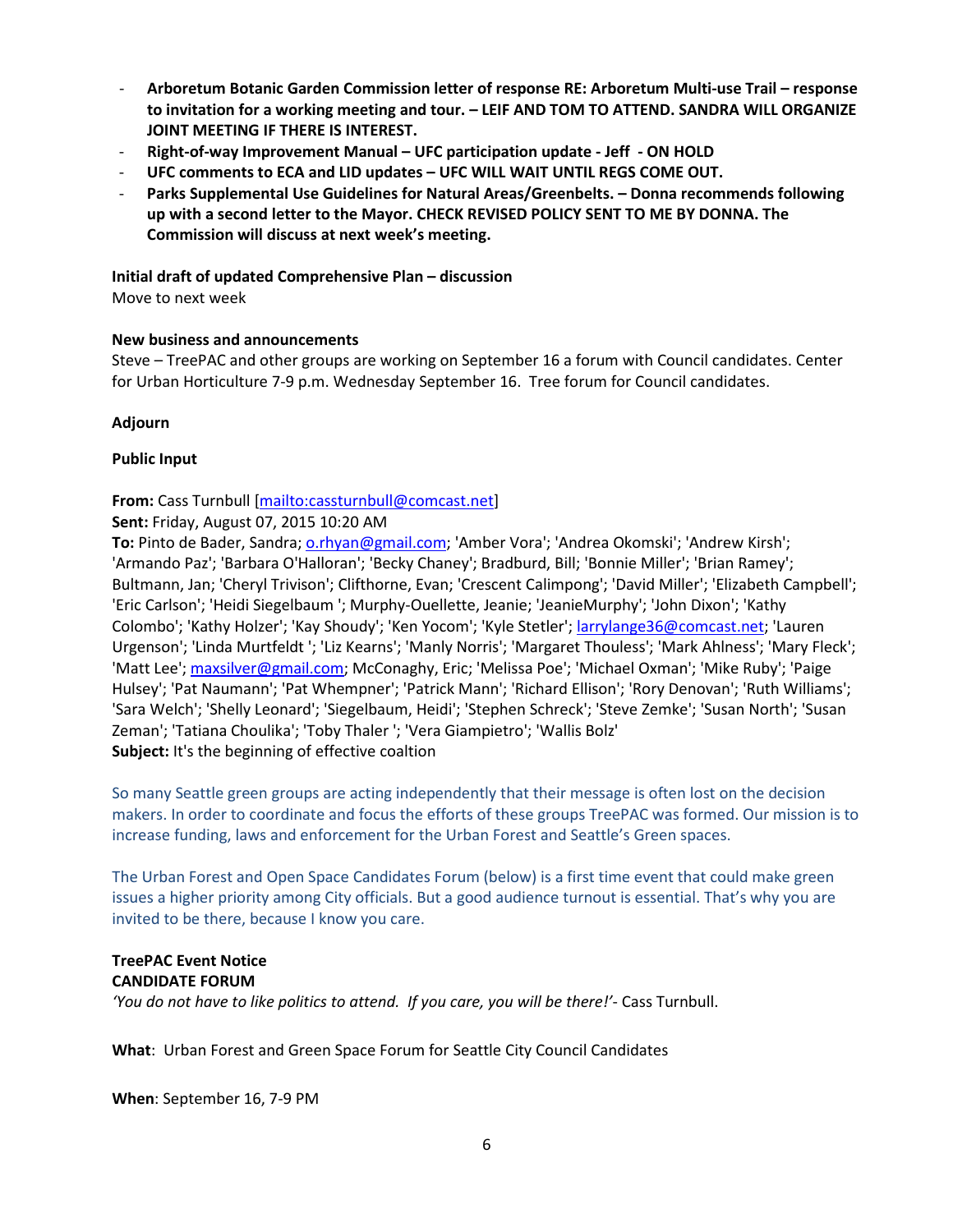**Where: UWBG Center for Urban Horticulture, 3501 NE 41<sup>st</sup> Street, Seattle WA** 

**Why**: The Urban Forest and Green Spaces Candidates' forum is an educational and non-partisan event. The goal is to provide a platform to present and discuss key issues. Additionally the forum will help the community understand each candidate's vision for forested and open spaces in Seattle, both public and privately owned.

**Sponsors**: TreePAC, PlantAmnesty, City Fruit, Seattle Green Spaces Coalition, Seattle Nature Alliance, Friends of Seattle's Urban Forest, Thornton Creek Alliance, Nature Consortium, Friends of Seattle's Olmsted Parks, Solid Ground, and GROW.

**More information**: Questions from individuals and organization should be pre-submitted to the TreePAC by Sept.  $10^{th}$ .

The chosen questions will be posed by a moderator, with live follow up questions from the audience. The evening will be accompanied by a social media event reaching 50,000 people.

The contact for TreePAC i[s cassturnbull@comcast.net](mailto:cassturnbull@comcast.net) or call 206-783-9093

**From:** Shanyanika Burton [\[mailto:Shanyanika.Burton@SEATTLE.GOV\]](mailto:Shanyanika.Burton@SEATTLE.GOV) **Sent:** Tuesday, August 04, 2015 7:42 PM **To:** [PARKDISTRICTOVERSIGHTCOMMITTEE@TALK2.SEATTLE.GOV](mailto:PARKDISTRICTOVERSIGHTCOMMITTEE@TALK2.SEATTLE.GOV) **Subject:** [PARKDISTRICTOVERSIGHTCOMMITTEE] Park District Oversight Committee Meeting::Tuesday, August 11

You are invited to attend the Park District Oversight Committee meeting on Tuesday, August 11.

The Park District Oversight Committee (DOC) is a newly formed community board that will provide advice to the Mayor, City Council, and Superintendent of Parks and Recreation, related to the Seattle Park District. The August 11 agenda features Race and Social Justice Initiative training.

Meeting Details Date: July 14, 2015 Time: 6:30-9:00 p.m. Location: 100 Dexter Ave North in the Park Board Room

Please note that public comments will be taken at the beginning of the meeting. Please find the meeting agenda below or attached in PDF format. We encourage all interested community members to attend.

Warm regards,

Shanyanika Burton Staff Analyst, Office of the Superintendent Seattle Parks and Recreation